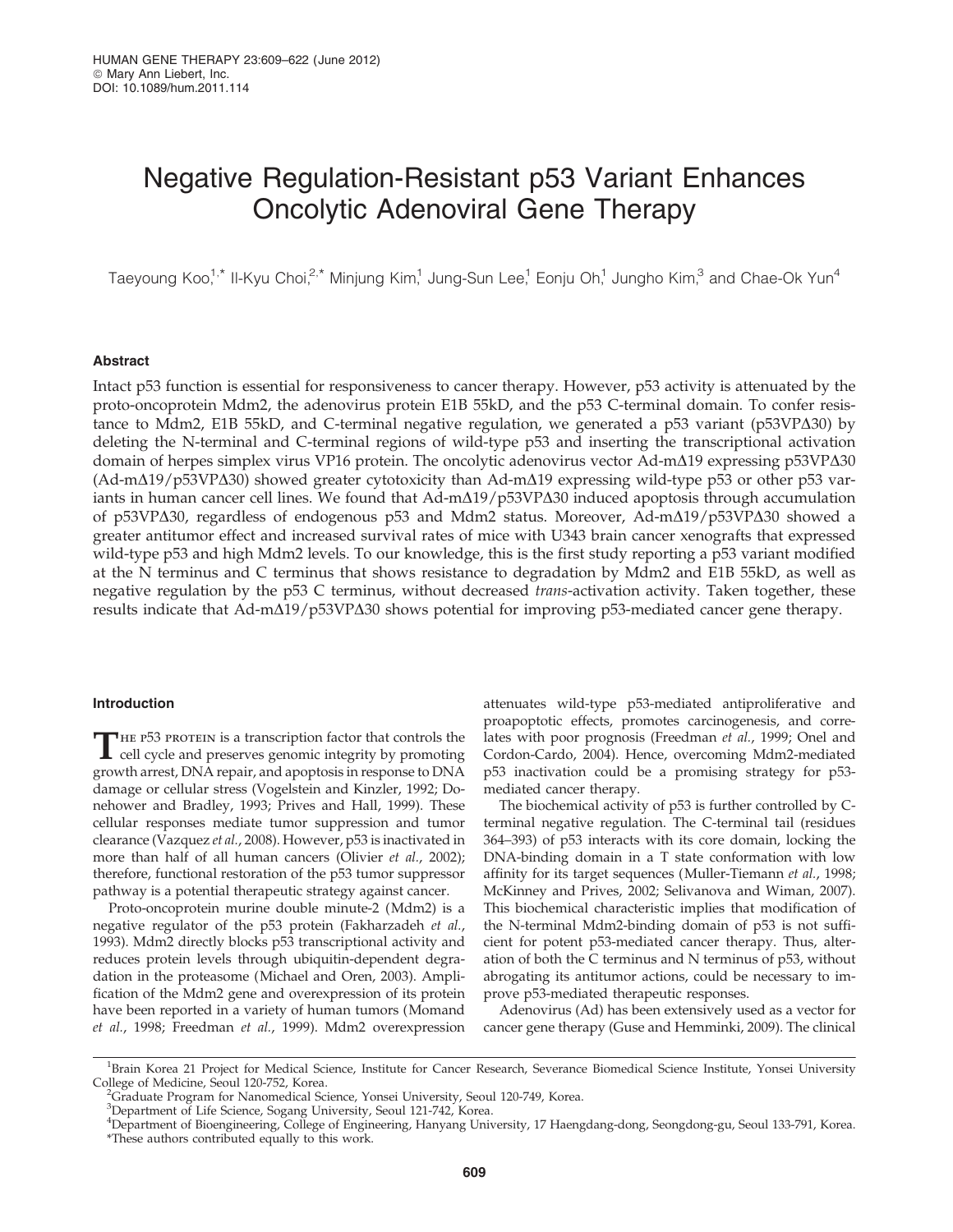benefits of Ad vectors compared with other vector systems have been well documented (Wu et al., 2001; Yun, 2008). However, nonreplicating Ad vectors carrying therapeutic genes have limited clinical success in cancer treatment because of inefficient tumor penetration and lack of long-term transgene expression (Vecil and Lang, 2003). Replicationcompetent Ad vectors have the potential not only to achieve long-term therapeutic gene expression in more cancer cells but also to enable virus distribution to adjacent cancer cells (Kim et al., 2002, 2007; Choi et al., 2006; Lee et al., 2006; Huang et al., 2010; Kwon et al., 2010). To improve the oncolytic activity and cancer cell-selective therapeutic gene expression of Ad vectors, we previously developed Ad-mTERT- $\Delta$ 19 (Ad $m\Delta$ 19), a conditional replication-competent Ad driven by a modified human telomerase promoter (mTERT) that exerts cytopathic effects in cancer cells only (Kim et al., 2003). However, the E1B 55kD protein of the oncolytic Ad inhibits p53 function in a manner similar to that of Mdm2, thereby suppressing p53-mediated transcriptional activation and apoptosis (Grand et al., 1996; Querido et al., 1997). To improve the efficacy of oncolytic Ad-mediated p53 gene therapy, a p53 protein resistant to the effects of E1B 55kD protein is required to enable p53 accumulation.

In the present study, we developed three p53 variants: p53VP was generated by deleting the N-terminal region of wild-type p53 to confer resistance to Mdm2 and E1B 55kD, replacing the deleted N-terminal region with the transcriptional activation domain of herpes simplex virus (HSV) VP16 to retain transcription activity;  $p53\Delta30$  was generated by deleting the wild-type p53 C-terminal region to prevent its negative regulation; and  $p53VP\Delta30$  contained both modifications. All three p53 variants were functional transcription factors. We showed that an oncolytic Ad vector expressing  $p53VP\Delta30$  (Ad-m $\Delta19/p53VP\Delta30$ ) induced apoptosis in cancer cell lines by enabling accumulation of  $p53VP\Delta30$ , regardless of endogenous p53 and Mdm2 status. Moreover, we demonstrated that Ad-m $\Delta$ 19/p53VP $\Delta$ 30 is an effective p53mediated cancer gene therapy in mice bearing Mdm2-overexpressing U343 tumors.

#### Materials and Methods

## Cell lines and cell culture

A human embryonic kidney cell line (HEK293), lung cancer cell lines (A549 and H1299), brain cancer cell lines (U343, U373MG, and U251N), osteosarcoma cell line (SJSA), fibrosarcoma cell line (HT1080), and cervical cancer cell line (C33A) were purchased from the American Type Culture Collection (ATCC, Manassas, VA). All cell lines were cultured in Dulbecco's modified Eagle's medium (DMEM; GIBCO-BRL, Grand Island, NY) supplemented with 10% fetal bovine serum (GIBCO-BRL), L-glutamine (2 mM), penicillin (100 IU/ml), and streptomycin (50  $\mu$ g/ml) in 5% CO<sub>2</sub> at 37°C.

## Construction of negative regulation-resistant p53 variants

To generate a p53 variant resistant to degradation by Mdm2 and E1B 55kD, we replaced the N-terminal region (amino acids 1–79) of p53 with the transcriptional activation domain of HSV VP16. Briefly, the p53 core domain (amino acids 80–393) was amplified by polymerase chain reaction (PCR) with a sense primer (5'-CCTACACCGGCGGCCC CTGCA-3<sup>'</sup>) and an antisense primer containing a *BamHI* site (5'-GATCGGATCCTCAGTCTGAGTCAGGCCCTTC-3'), using the pCEP4-wtp53 plasmid (a gift from B. Vogelstein, Johns Hopkins University, Baltimore, MD) as a template. The VP16 transcriptional activation domain (amino acids 409– 420) was amplified by PCR with a sense primer containing an XhoI restriction site (5'-GATCCTCGAGATGAAGCTA CTGTCTTCT-3') and an antisense primer (5'-GAAGCTTC TGCAGACGCGTCG-3'), using the pVP16 plasmid (BD Biosciences, San Jose, CA) as a template. After PCR amplification, p53 core PCR product was ligated with VP16 transcriptional activation domain PCR product, generating a p53VP DNA fragment. The fragment (p53VP) was then inserted into pCEP4 (Invitrogen, Paisley, UK), using the BamHI and XhoI sites, producing pCEP4-p53VP. To generate a p53 variant resistant to C terminus–mediated negative regulation, the  $p53\Delta30$  variant (amino acids 364–393 deleted) was amplified by PCR, with a sense primer containing an XhoI site (5'-GATCCTCGAGATGGAGGAGCCGCAGTCA-3') and an antisense primer containing a BamHI site (5'-GATCGGA TCCTCAGTCTGAGTCAGGCCCTTC-3'), using the pCEP4wtp53 plasmid as a template. The PCR product was inserted into pCEP4 (Invitrogen) to produce pCEP4-p53 $\Delta$ 30. To generate a p53 variant resistant to both Mdm2-mediated/ E1B 55kD-mediated degradation and C terminus-mediated negative regulation, the  $p53\Delta30$  core domain (amino acids 80–364) was amplified by PCR with a sense primer (5¢- CCTACACCGGCGGCCCCTGCA-3<sup>'</sup>) and an antisense primer containing a BamHI site (5'-GATCGGATCCTCACC TGCTCCCCCCTGGCTC-3'), using the pCEP4-wtp53 plasmid as a template. The PCR-amplified  $p53\Delta30$  core domain was ligated with the PCR-amplified VP16 transcriptional activation domain, generating a p53VP $\Delta$ 30 DNA fragment. The new fragment was then subcloned into the pCEP4 expression vector, using the BamHI and XhoI sites, resulting in  $pCEP4-p53VP $\Delta$ 30.$ 

#### Transcriptional activation assay

To study the transcriptional activity of the p53 variants, we used the PG13-Luc luciferase reporter, in which the luciferase gene is under the control of a promoter consisting of 13 copies of the p53-binding element. H1299, 293, and C33A cell lines were seeded into 6-well plates and transfected with pCEP4-wtp53, pCEP4-p53D30, pCEP4-p53VP, or pCEP4 p53VPΔ30 along with p53 reporter plasmid (PG13-Luc), using Lipofectamine and PLUS reagents (Invitrogen, Carlsbad, CA). Forty-eight hours after transfection, both luciferase activities (firefly and Renilla) were determined with a Dual-Luciferase assay kit according to the manufacturer's guidelines (Promega, Madison, WI). Results are expressed as normalized firefly-to-Renilla luminescence intensity ratios.

## Construction of replication-competent oncolytic Ads expressing p53 variants

We used E3 shuttle vectors to generate replicationcompetent oncolytic Ads expressing wild-type p53 and the p53 variants. The coding regions of p53 from pCEP4-wtp53, pCEP4-p53 $\Delta$ 30, pCEP4-p53VP, and pCEP4-p53VP $\Delta$ 30 were individually subcloned into the BamHI site of the E3 shuttle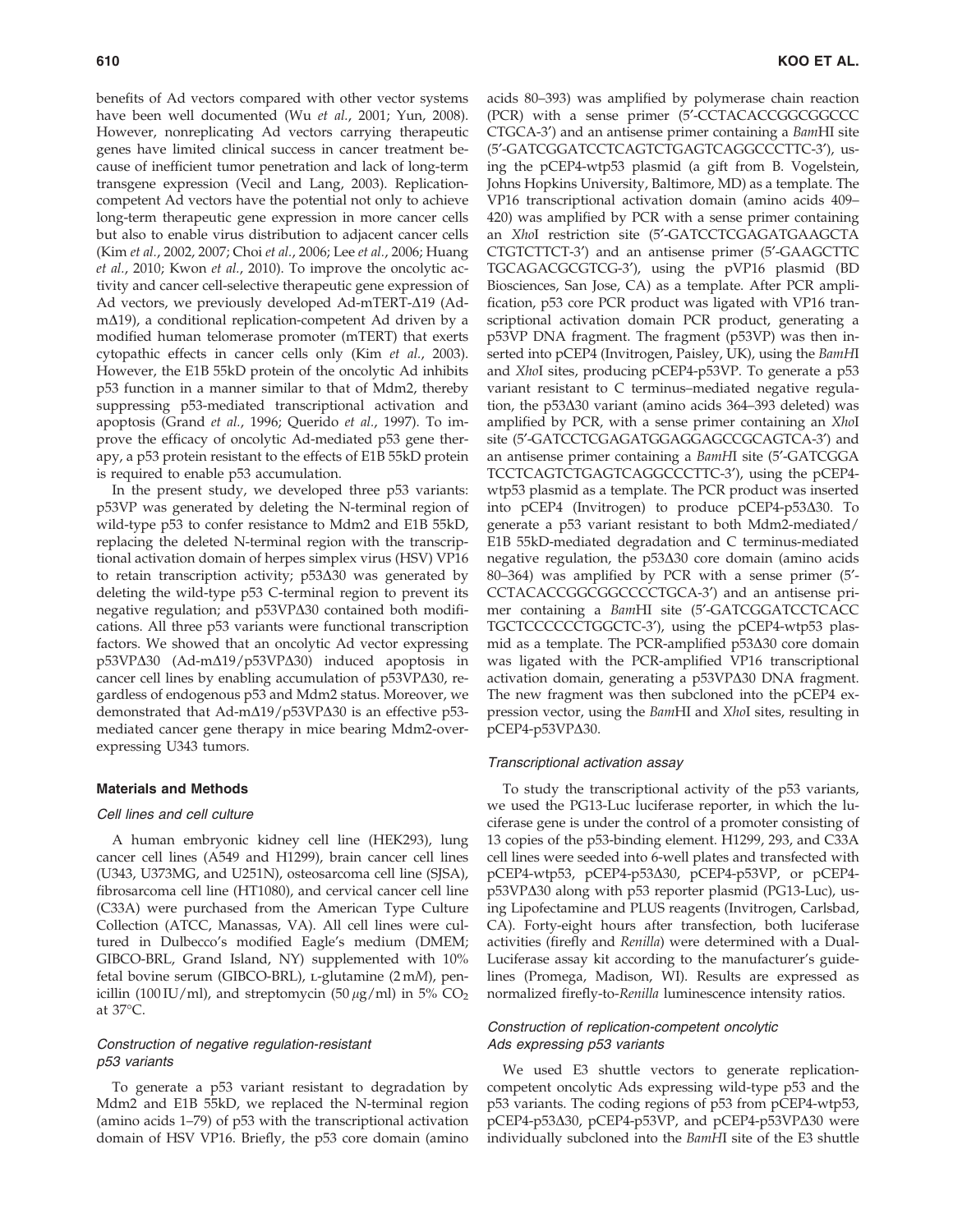#### NEGATIVE REGULATION-RESISTANT p53 VARIANT 611

vector pSP72-E3 (Yun et al., 2005), generating pSP72-E3/ p53, pSP72-E3/p53 $\Delta$ 30, pSP72-E3/p53VP, and pSP72-E3/  $p53VP\Delta30$ , respectively. The E3 shuttle vectors were then digested with XmnI, and transformed into Escherichia coli BJ5183 together with the SpeI-digested oncolytic Ad vector  $pAd-m\Delta 19$  (Kim *et al.*, 2003) to generate Ad-m $\Delta 19/p53$ , AdmΔ19/p53Δ30, Ad-mΔ19/p53VP, and Ad-mΔ19/p53VPΔ30. The recombinant Ad vectors were purified with a plasmid midi kit according to the manufacturer's specifications (Qiagen, Valencia, CA). Viral particle numbers were estimated from the optical density at  $260 \text{ nm}$  (OD<sub>260</sub>), where 1 absorbance unit is equivalent to  $10^{12}$  viral particles per milliliter, and functional infectious titers (plaque-forming units [PFU]/ ml) were determined by limiting dilution titration on 293 cells. In all experiments, infections were normalized on the basis of PFU titers.

#### MTT assay

To evaluate the cancer cell cytotoxicity of Ads expressing the p53 variants, various cancer cell lines were grown in 24-well plates; at 50–60% confluence, the cells were infected with dE1/lacZ, Ad-m $\Delta$ 19, Ad-m $\Delta$ 19/p53, Ad-m $\Delta$ 19/ p53Δ30, Ad-mΔ19/p53VP, or Ad-mΔ19/p53VPΔ30 (A549, U251N, and U373MG, 5 multiplicities of infection [MOI]; U343 and H1299, 10 MOI). Three days postinfection,  $200 \mu$ l of 3-(4,5-dimethylthiazol-2-yl)-2,5-diphenyltetrazolium bromide (MTT; Sigma-Aldrich, St. Louis, MO) in phosphatebuffered saline (PBS; 2 mg/ml) was added to each well. After a 4-hr incubation at 37°C, the MTT-formazan formed by metabolically viable cells was solubilized with 1 ml of dimethyl sulfoxide. Absorbance was read on a microplate reader at 540 nm. All assays were carried out in triplicate.

## Terminal deoxynucleotidyltransferase-mediated dUTP nick end-labeling assay

Apoptosis was analyzed by the terminal deoxynucleotidyltransferase-mediated dUTP nick end-labeling (TUNEL) assay, as described previously (Yoon et al., 2006). Briefly, cancer cells were plated onto a chamber slide; the next day they were infected with Ad-m $\Delta$ 19, Ad-m $\Delta$ 19/p53, Ad-m $\Delta$ 19/p53 $\Delta$ 30, Ad-m $\Delta$ 19/p53VP, or Ad-m $\Delta$ 19/p53VP $\Delta$ 30 (MOI, 3). Cells treated with  $1 \mu M$  camptothecin (CPT) were used as a positive control. Forty-eight hours after treatment with Ad vectors or CPT, cells were washed with PBS, and then DNA singlestranded and double-stranded breaks were visualized with an ApopTag kit (Oncor, Gaithersburg, MD) according to the manufacturer's instructions. Apoptotic cells were counted  $under \times 400$  magnification in five selected fields. More than 2000 cells were counted to calculate the percentage of TUNELpositive cells.

#### Propidium iodide staining

Induction of apoptosis and nuclear damage were also detected by propidium iodide (PI) staining and flow cytometry. Cancer cells were grown in T-25 cell culture flasks and infected with Ads expressing p53 variants (MOI, 5). Forty-eight hours after treatment with Ad vectors or  $1 \mu M$ CPT, the cells were harvested with PBS containing 0.1% EDTA. Cells were washed twice with PBS, pelleted by centrifugation, resuspended in PBS (containing 3 mM sodium citrate,  $0.1\%$  Triton X-100, and PI [50 mg/ml]), and then incubated for 4 hr. Apoptosis and nuclear damage were determined by fluorescence-activated cell sorting (FACS; BD Biosciences); data from 10,000 events were collected for further analysis.

### Analysis of cell morphology by transmission electron microscopy

Cells (U343 and H1299) seeded on 10-cm dishes were infected with each Ad vector (MOI, 1). After 36 hr, the cells were harvested and fixed for 1 hr in a cacodylate buffer (0.1 M) containing 3% glutaraldehyde and 2% paraformaldehyde, washed with PBS, and then treated with 0.1% tannic acid for 20 min. The samples were then incubated in 1% buffered osmium tetroxide for 1 hr and stained with 1% aqueous uranyl acetate for 1 hr (Muller et al., 1994). The samples were dehydrated with increasing concentrations of ethanol, and then infiltrated and embedded in Spurr's low-viscosity medium. The blocks were polymerized in a 60°C oven overnight. Thin sections were cut, stained with uranyl acetate and lead citrate, and examined by transmission electron microscopy (TEM) (1200-EX electron microscope; JEOL, Peabody, MA).

#### Western blot analysis

Cells grown in 6-well plates were infected with  $Ad-m\Delta19/$ p53, Ad-mΔ19/p53VPΔ30, or control Ad-mΔ19 or dE1/lacZ (MOI, 1). Twenty-four hours postinfection, cells were lysed in lysis buffer (50 mM HEPES containing 0.15 M NaCl, 0.5% Nonidet P-40, and proteinase inhibitors phenylmethylsulfonyl fluoride, tosyl-L-lysine chloromethyl ketone, and N-tosyl-Lphenylalanine chloromethyl ketone). Precleared lysates were resolved by 10% sodium dodecyl sulfate–polyacrylamide gel electrophoresis and transferred to polyvinylidene difluoride (PVDF) membrane filters (cat. no. RPN 303F; Amersham, Arlington Heights, IL). Membranes were incubated with primary antibodies specific to p53 (cat. no. 554167; BD Biosciences), p21 (cat. no. sc-397; Santa Cruz Biotechnology, Santa Cruz, CA), Bax (cat. no. BS2538; Bioworld Technology, St. Louis Park, MN), Mdm2 (cat. no. 556353; BD Biosciences), caspase-3 (cat. no. 9665; Cell Signaling Technology, Beverly, MA), cleaved caspase-3 (cat. no. 9661; Cell Signaling Technology), E1A (cat. no. sc-430; Santa Cruz Biotechnology), and  $\beta$ -actin (cat. no. sc-1615; Santa Cruz Biotechnology). Bound antibodies were detected with a horseradish peroxidase-conjugated goat anti-rabbit (cat. no. 7074; Cell Signaling Technology) or goat anti-mouse secondary antibody (cat. no. 7076; Cell Signaling Technology), using the enhanced chemiluminescence system (cat. no. sc-2048; Santa Cruz Biotechnology) according to the manufacturer's instructions.

## Immunoprecipitation analysis

SJSA cells seeded on 10-cm dishes were infected with each oncolytic Ad (MOI, 1). Twenty-four hours postinfection, the cells were harvested and lysed in lysis buffer (50 mM HEPES containing 0.15 M NaCl, 0.5% Nonidet P-40, and proteinase inhibitors phenylmethylsulfonyl fluoride, tosyl-L-lysine chloromethyl ketone, and N-tosyl-L-phenylalanine chloromethyl ketone). The total cell lysate  $(500 \,\mu\text{g})$  was first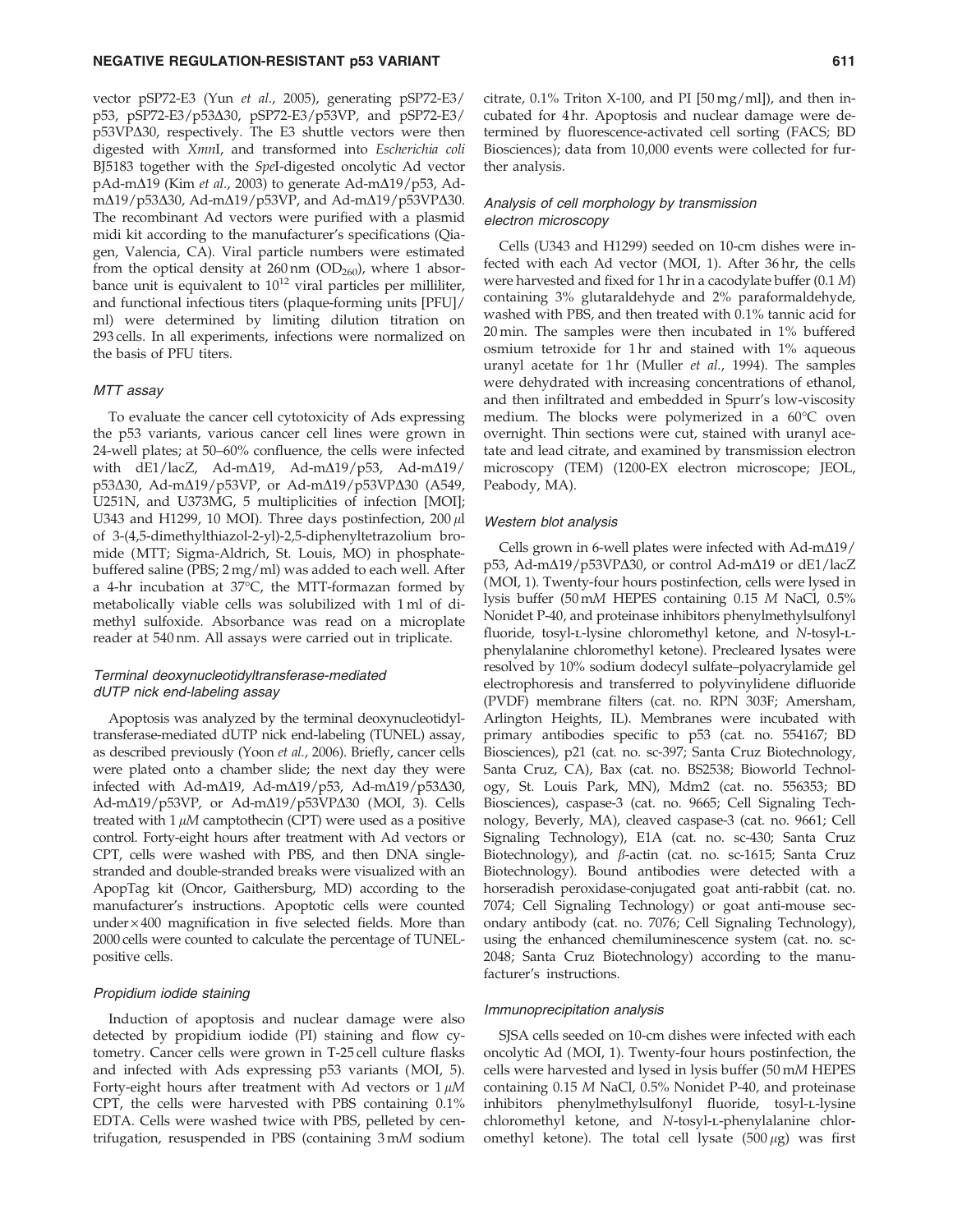immunoprecipitated with anti-Mdm2 monoclonal antibody (cat. no. 556353; BD Biosciences), and analyzed by Western blot with anti-p53 monoclonal antibody (cat. no. 554167; BD Biosciences).

#### Animal studies

Male athymic nu/nu mice (6–8 weeks old) were obtained from Charles River Japan (Yokohama, Japan) and maintained in a laminar air-flow cabinet under specific pathogen-free conditions. All facilities were approved by the Association for Assessment and Accreditation of Laboratory Animal Care, and all animal experiments were conducted under the institutional guidelines established for the Animal Core Facility at Yonsei University College of Medicine (Seoul, Korea).

#### Suppression of tumor growth in vivo

U343 human brain cancer cells  $(1 \times 10^7)$  were implanted in the left abdomen of each mouse by subcutaneous injection. When the tumors reached  $70-100$  mm<sup>3</sup>, treatment was initiated by intratumoral injection of Ad vectors  $(30 \mu l/tumor)$ ; each treatment group,  $n = 6$ ). A total of three intratumoral injections  $(2 \times 10^7 \text{ PFU})$  were administered (days 1, 3, and 5). Tumor growth was monitored by measuring the length and width of the tumor with a caliper every 2 days. Tumor volume was calculated as: volume= $0.523L \times W^2$ , where L represents tumor length and W represents tumor width.

## Statistical analysis

Results are expressed as means ± standard error mean (SEM). Statistical analyses of the data were performed by two-tailed Student t test (SPSS 13.0 software; SPSS, Chicago, IL).  $p < 0.05$  was considered significant.

#### **Results**

## Transcriptional activity of p53 variants in vitro

We used the Dual-Luciferase reporter assay system to determine the transcriptional activity of the p53 variants in human cancer cell lines with different p53 status (wild-type p53; 293, mutant p53; C33A, p53-null; H1299). Luciferase activity was assessed 48 hr after transfection with plasmids expressing p53 (pCEP4-wtp53, pCEP4-p53 $\triangle$ 30, pCEP4 $p53VP$ , or  $pCEP4-p53VP\Delta30$  along with luciferase reporter plasmid (PG13-Luc). PG13-Luc contains a promoter consisting of 13 copies of consensus p53-binding elements derived from the ribosomal gene cluster upstream of a polyomavirus minimal promoter sequence. As presented in Fig. 1, the transcriptional activities of p53VP, p53 $\Delta$ 30, and p53VP $\Delta$ 30 variants were not lower than that of wild-type p53, regardless of endogenous p53 status. Further, the C-terminal domain deletions ( $p53\Delta30$  and  $p53VP\Delta30$ ) increased activity 3- to 4-fold compared with wild-type p53 ( $p < 0.01$ ). Taken together, these results demonstrate that the modifications to wild-type p53 did not reduce its transcriptional activity.

## Enhanced oncolytic effect of replication-competent Ad expressing  $p53VP$  $30$

We next evaluated the cytotoxic effect of the p53 variants in human cancer cell lines with different p53 status (wildtype p53, U343 and A549; mutant p53, U251N and U373MG;



FIG. 1. Transcriptional activation by wild-type  $p53$ ,  $p53\Delta30$ , p53VP, or p53VP $\Delta$ 30. H1299, 293, and C33A cells were cotransfected with the luciferase reporter PG13-Luc (PG13) and pCEP4 expressing the p53 variants. Luciferase activity was determined 48 hr after transfection. Data are expressed as the mean  $(\pm$  SEM) firefly-to-Renilla ratio, and are representative of three independent experiments. \*\* $p < 0.01$ .

p53-null, H1299). We used Ad-m $\Delta$ 19, a replication-competent oncolytic Ad driven by mTERT, for cancer cell-specific expression and amplification of wild-type  $p53$  (Ad-m $\Delta$ 19/p53) and the p53 variants (Ad-m $\Delta$ 19/p53 $\Delta$ 30, Ad-m $\Delta$ 19/p53VP, and Ad-m $\Delta$ 19/p53VP $\Delta$ 30; Supplementary Fig. S1 [supplementary data are available online at www.liebertonline.com/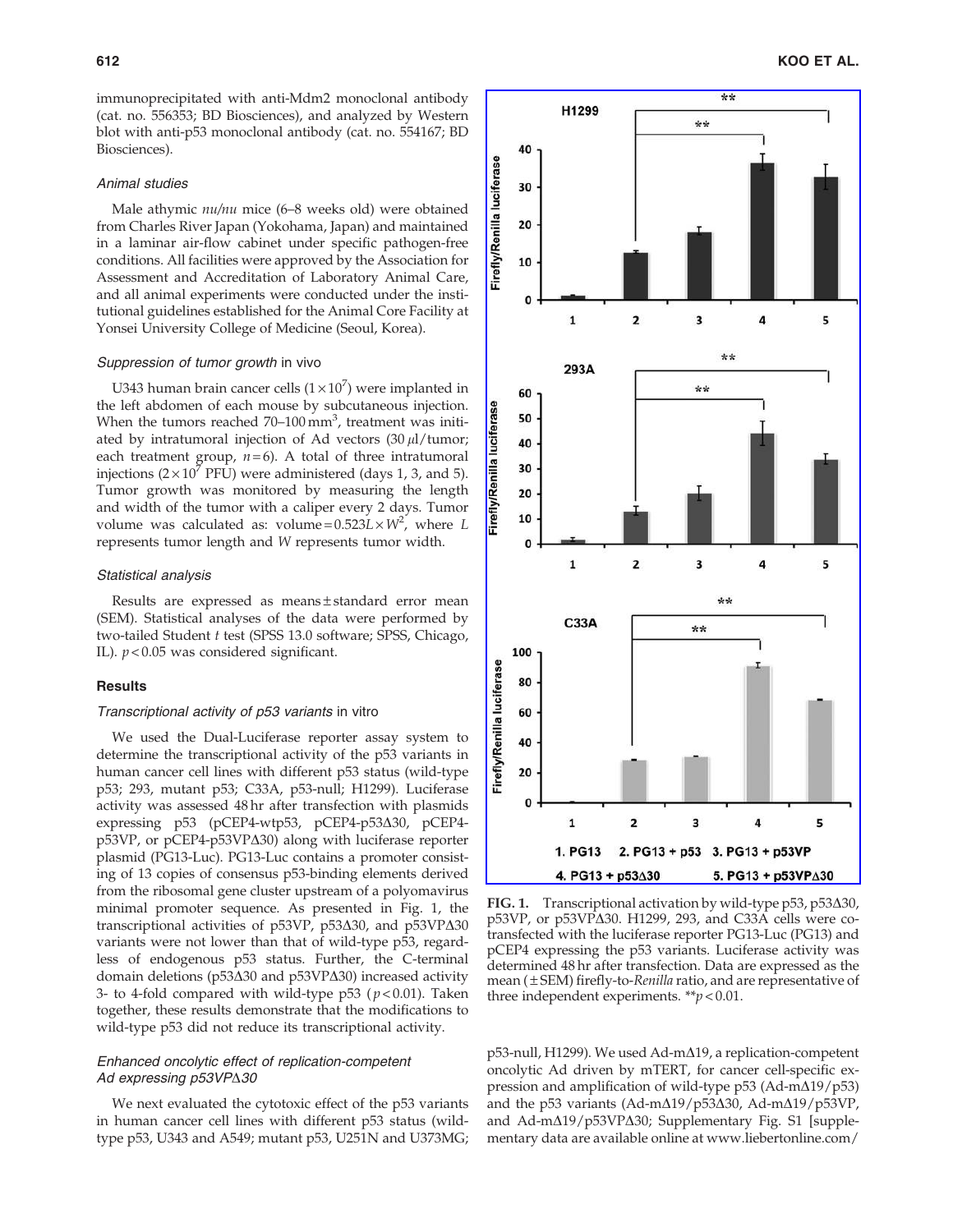## NEGATIVE REGULATION-RESISTANT p53 VARIANT **12000 12000 12000 12000 12000 13** 613

hum]). To evaluate the oncolytic effect of these p53 variants, various human cancer cell lines were infected with  $Ad-m\Delta19$ (cognate control vector), Ad-m $\Delta$ 19/p53, Ad-m $\Delta$ 19/p53 $\Delta$ 30, Ad-mΔ19/p53VP, or Ad-mΔ19/p53VPΔ30. Negative control cells were treated in parallel with the replication-incompetent Ad dE1/lacZ. Three days after infection, we performed an in vitro cell viability assay. As shown in Fig. 2, Ad-m $\Delta$ 19/  $p53VP\Delta30$  showed strongest cytotoxicity in the human cancer cell lines tested. For example, in U251N cells, the oncolytic effect of Ad-mΔ19/p53VPΔ30 (86.9% of cells killed) was greater than that of Ad-m $\Delta$ 19/p53 (55.2% of cells killed), Adm $\Delta$ 19/p53 $\Delta$ 30 (59.3% of cells killed), and Ad-m $\Delta$ 19/p53VP (64.8% of cells killed) ( $p$  < 0.05 compared with Ad-m $\Delta$ 19/ p53, Ad-m $\Delta$ 19/p53 $\Delta$ 30, or Ad-m $\Delta$ 19/p53VP). This stronger cytotoxicity of Ad-m $\Delta$ 19/p53VP $\Delta$ 30 was also observed in the other cancer cell lines (U343, A549, U373MG, and H1299). Thus, Ad-m $\Delta$ 19 expressing p53VP $\Delta$ 30 elicited a stronger oncolytic effect than vectors expressing wild-type p53 or the other p53 variants, regardless of endogenous p53 status.



FIG. 2. Oncolytic effects of Ad-m $\Delta$ 19 expressing p53 variants. Monolayers of cancer cells were infected with Ad-m $\Delta$ 19, Adm $\Delta$ 19/p53, Ad-m $\Delta$ 19/p53 $\Delta$ 30, Ad-m $\Delta$ 19/p53VP, or Ad-m $\Delta$ 19/p53VP $\Delta$ 30 (A549, U251N, and U373MG, 5 MOI; U343 and H1299, 10 MOI). A replication-incompetent Ad, dE1/lacZ, served as a negative control. Cell viability was determined by the 3-(4,5-dimethylthiazol-2-yl)-2,5-diphenyltetrazolium bromide (MTT) assay. The percentage of viable cells was normalized to that of uninfected cells, and results are expressed as means  $\pm$  SEM ( $n=3$ ) and are representative of three independent experiments.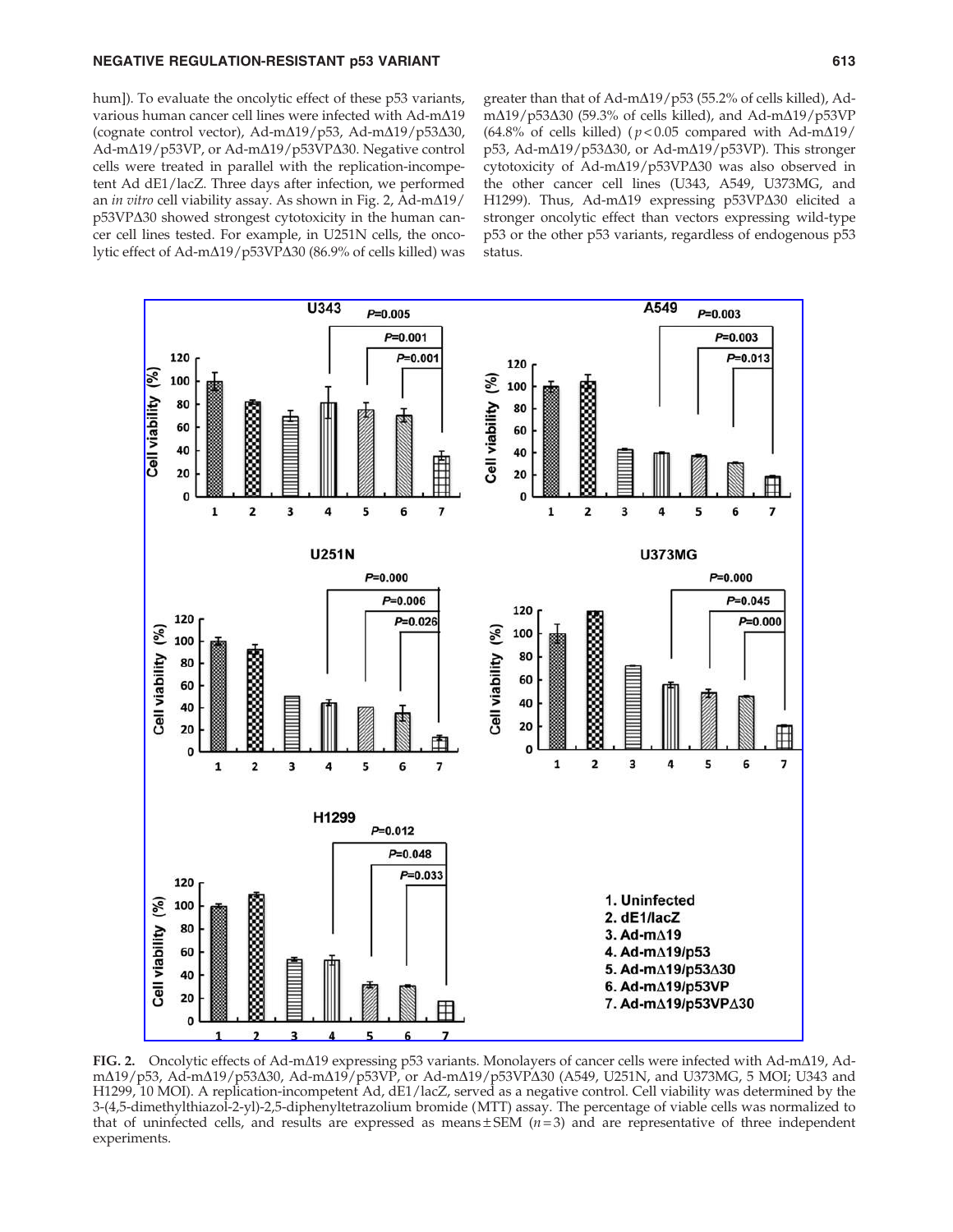

FIG. 3. Enhanced apoptosis in cancer cells as assessed by the terminal deoxynucleotidyltransferase dUTP nick end-labeling (TUNEL) assay. (a) Forty-eight hours after camptothecin treatment (CTP, 1  $\mu$ M) or infection with Ad-m $\Delta$ 19, Ad-m $\Delta$ 19/p53, Adm $\Delta$ 19/p53 $\Delta$ 30, Ad-m $\Delta$ 19/p53VP, or Ad-m $\Delta$ 19/p53VP $\Delta$ 30 (MOI, 3), apoptotic cells were labeled with 3,3-diaminobenzidine using terminal deoxynucleotidyltransferase and counterstained with methyl green. Brown staining indicates positive staining for DNA strand breakage. Representative fields of three independent experiments are shown (original magnifications,  $\times 100$ and  $\times$ 400). (b) The percentage of apoptotic cells induced by each treatment was calculated as the number of brown-stained cells per 2000 cells. The percentage of apoptotic cells is expressed as means  $\pm$  SEM (*n* = 3), and data are representative of three independent experiments. Color images available online at www.liebertonline.com/hum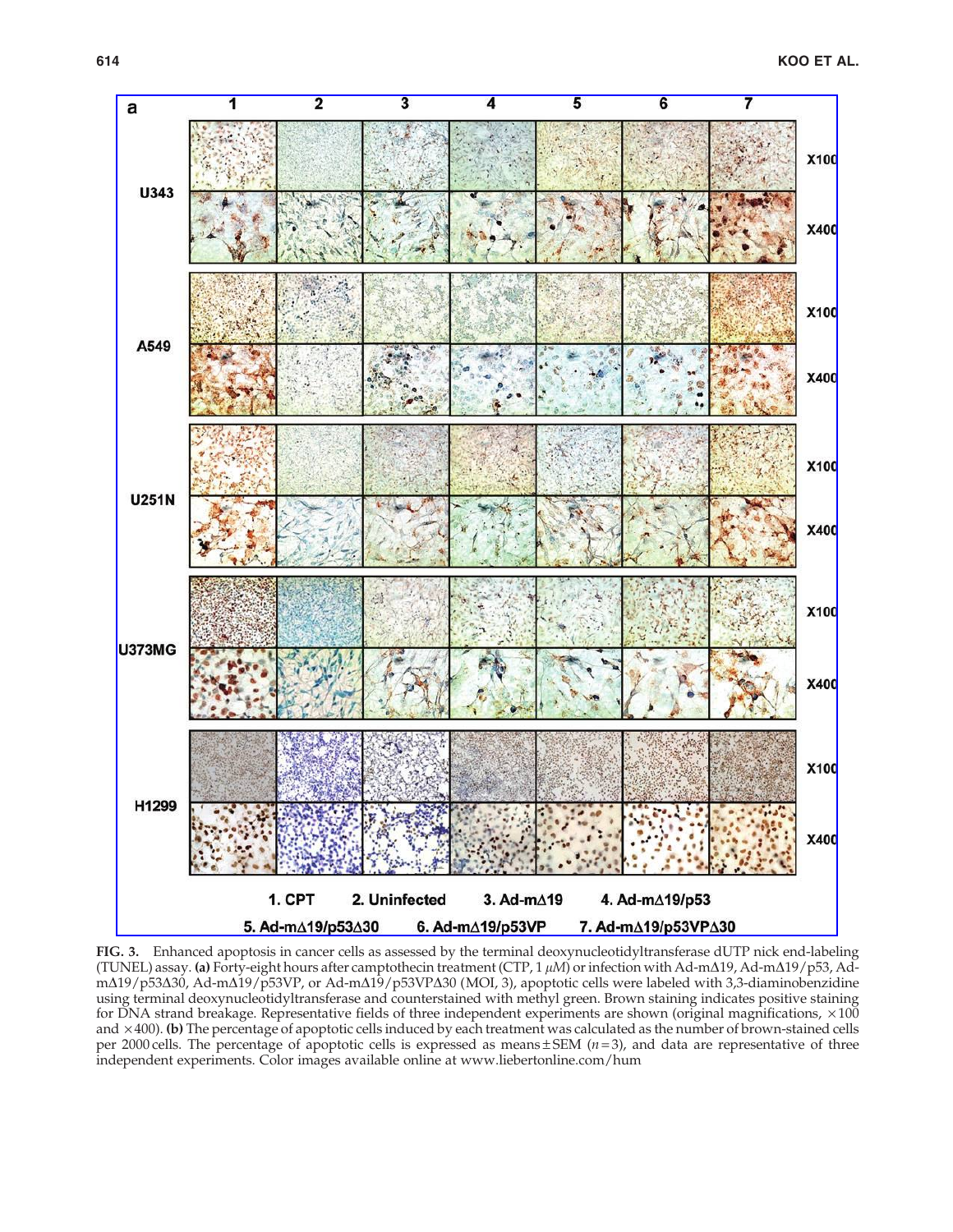

FIG. 3. (Continued).

# Internucleosomal degradation of genomic DNA promoted by p53VP $\Delta 30$

To ascertain whether the oncolytic effects of  $Ad-m\Delta19/$ p53VP $\Delta$ 30 were due to apoptosis, the internucleosomal degradation of genomic DNA was evaluated by TUNEL assay and expressed as the percentage of TUNEL-positive cells (Fig. 3a and b). Cells treated with CPT  $(1 \mu M)$  to induce apoptosis were used as a positive control. As shown in Fig. 3a, all cancer cell lines infected with the  $p53VP\Delta30-$  expressing oncolytic Ad exhibited a higher rate of apoptosis than cells infected with Ad-m $\Delta$ 19, Ad-m $\Delta$ 19/p53, AdmΔ19/p53Δ30, or Ad-mΔ19/p53VP. For example, H1299 cells infected with  $Ad-m\Delta19/p53VP\Delta30$  had a higher apoptotic fraction (57.7%) than H1299 cells infected with Adm $\Delta$ 19 (2.7%), Ad-m $\Delta$ 19/p53 (8.9%), Ad-m $\Delta$ 19/p53 $\Delta$ 30 (29.0%), or Ad-m $\Delta$ 19/p53VP (40.4%) ( $p$  < 0.05 compared with Ad-m $\Delta$ 19/p53, Ad-m $\Delta$ 19/p53 $\Delta$ 30, or Ad-m $\Delta$ 19/ p53VP; Fig. 3b). The relative effects of Ad-m $\Delta$ 19/p53VP $\Delta$ 30 were similar in U343, A549, U251N, and U373MG cells.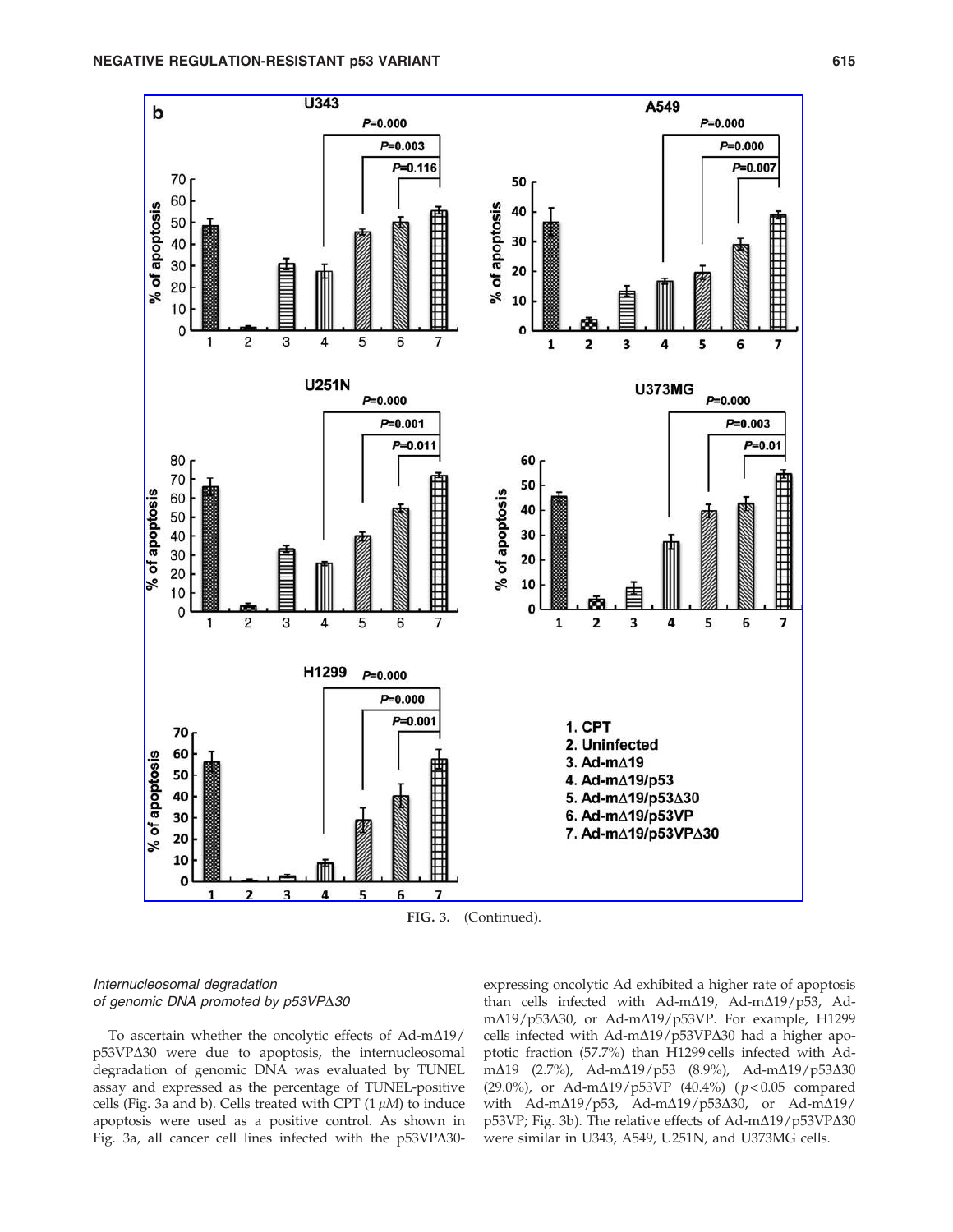(60.3% PI-positive cells) was higher than that of Ad-m $\Delta$ 19 (26.1% PI-positive cells), Ad-m $\Delta$ 19/p53 (31.3% PI-positive cells), Ad-m $\Delta$ 19/p53 $\Delta$ 30 (41.3% PI-positive cells), and Ad $m\Delta$ 19/p53VP (49.8% PI-positive cells). These results were consistent with TUNEL assay results and indicate that the oncolytic effect of Ad-m $\Delta$ 19/p53VP $\Delta$ 30 was due to increased apoptosis.

## Ultrastructural morphology of cancer cells infected with Ads expressing  $p53VP\Delta30$

To confirm the results of the TUNEL assay and FACS analysis, we analyzed apoptosis by TEM in U343 (wild-type p53) and H1299 (p53-null) cells. Thirty-six hours postinfection, Ad-m $\Delta$ 19/p53VP $\Delta$ 30-infected cells exhibited nuclear changes (i.e., nuclear membrane blebbing, condensation and segregation of chromatin) as well as cytoplasmic changes (i.e., cytoplasmic vacuolization and mitochondrial swelling) that are consistent with apoptosis (Fig. 5). In contrast, cells infected with Ad-m $\Delta$ 19/p53 $\Delta$ 30 or Ad-m $\Delta$ 19/p53VP showed cytoplasmic changes but no detectable nuclear changes. Furthermore, more pronounced morphological changes were observed in Ad-m $\Delta$ 19/p53VP $\Delta$ 30-infected cells, and no live cells were detected (Supplementary Fig. S2). Together, these data demonstrate that  $Ad-m\Delta19/p53VP\Delta30$ induced the strongest apoptotic effects in both p53-positive and p53-negative cancer cells, confirming the results obtained by TUNEL assay and PI–FACS analysis.

## Enhanced apoptotic signal transduction by Ad-m $\triangle$ 19/p53VP $\triangle$ 30 in cancer cells

To analyze the apoptotic signal transduction pathway induced by Ad-m $\Delta$ 19/p53VP $\Delta$ 30, the protein levels of p53 and its downstream targets p21, Mdm2, and Bax were determined in wild-type p53-expressing U343, p53-null H1299, high Mdm2-expressing SJSA, and low Mdm2-expressing HT1080 cell lines. In U343 and H1299 cells, protein levels of  $p53$ , Mdm2, and Bax were higher in Ad-m $\Delta$ 19/p53VP $\Delta$ 30infected cells than in Ad-m $\Delta$ 19/p53-infected cells. However,



FIG. 4. Induction of apoptosis. Cells were infected with Ad-m $\Delta$ 19, Ad-m $\Delta$ 19/p53, Ad-m $\Delta$ 19/p53 $\Delta$ 30, Ad-m $\Delta$ 19/p53VP, or Ad-m $\Delta$ 19/p53VP $\Delta$ 30 (MOI, 5) or treated with camptothecin (CPT, 1  $\mu$ M). Cells collected 48 hr postinfection were stained with propidium iodide (PI) and analyzed by fluorescence-activated cell sorting. Results are expressed as the percentage of PIpositive cells, and are representative of five independent experiments.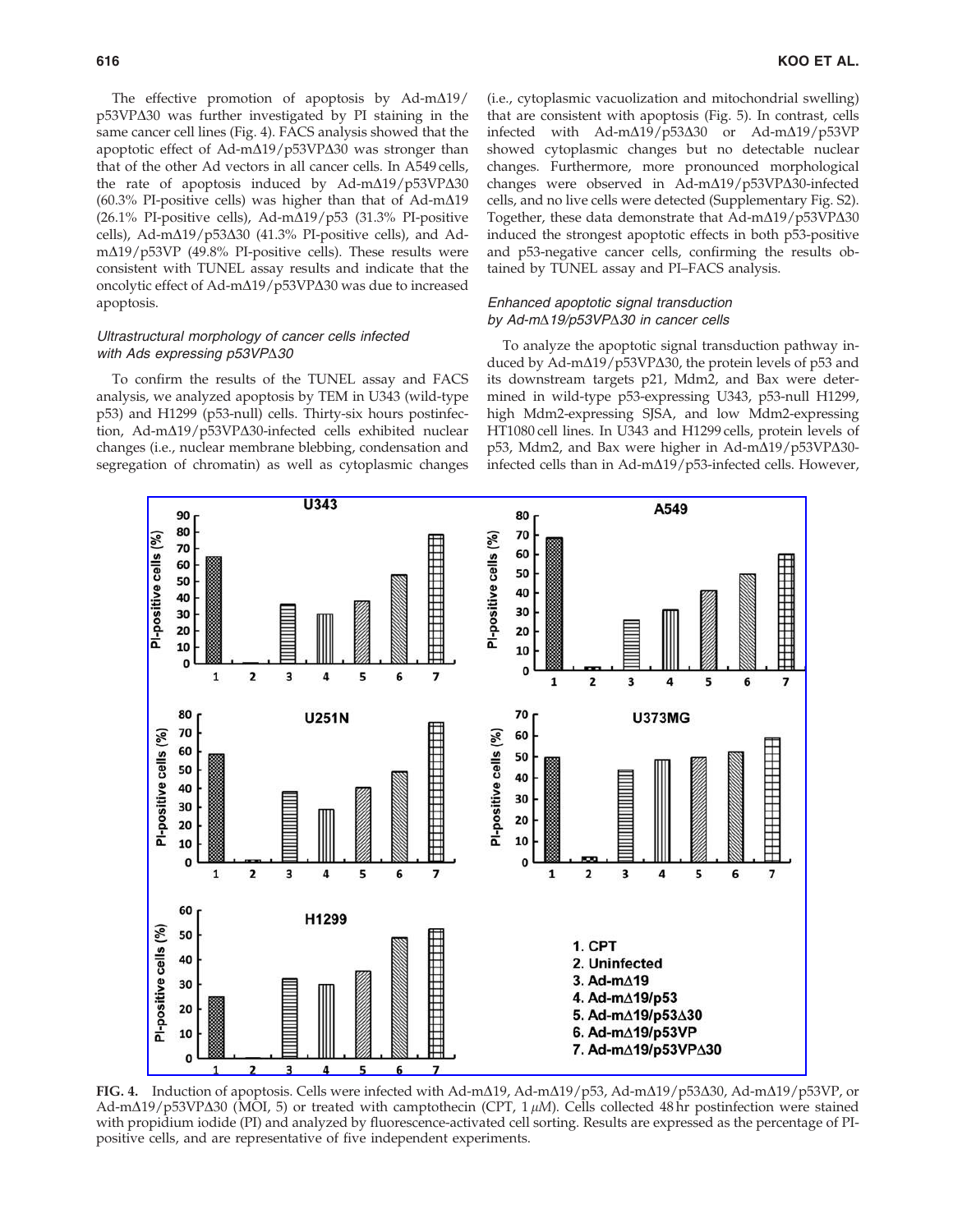

FIG. 5. Detection of apoptosis by transmission electron microscopy (TEM). (a) U343 cells and (b) H1299 cells were infected with each vector (MOI, 1). Thirty-six hours postinfection, the cells were harvested and analyzed by TEM. Uninfected cells showed normal cellular morphology, whereas cells infected with Ad-m $\Delta$ 19/p53VP $\Delta$ 30 exhibited cytoplasmic changes (cytoplasmic vacuolization, light blue arrow; swollen mitochondria, dark blue arrow) and nuclear changes (nuclear membrane blebbing, red arrow; chromatin condensation and segregation, pink arrow). Original magnifications:  $\times 5000$  and  $\times 10,000$ . Color images available online at www.liebertonline.com/hum

 $Ad-m\Delta19/p53VP\Delta30$  increased p21 levels only slightly in U343 cells and not at all in the p53-null H1299 cells (Fig. 6a).

Similarly, the protein level of  $p53VP\Delta30$  in Ad-m $\Delta19/$ p53VP $\Delta$ 30-infected SJSA and HT1080 cells was higher than that of wild-type p53 in Ad-m $\Delta$ 19/p53-infected cells, regardless of Mdm2 expression. Induction of p21 in p53VP $\Delta$ 30-expressing cells was higher than that of wild-type p53-expressing cells in both cell lines, and Bax expression was increased in SJSA cells infected with Ad-m $\Delta$ 19/p53VP $\Delta$ 30. In contrast, Bax levels were not increased in the HT1080 cells infected with Ad-m $\Delta$ 19/ p53VP $\Delta$ 30, because HT1080 cells undergo apoptosis by activation of caspase-3 in a Bax-independent manner (de Belle et al., 1999) (Fig. 6b).

To further demonstrate the effect of deletion in the Nterminal region of the p53 variant on E1B 55kD-mediated negative regulation, the level of p53 was assessed after infecting p53-null H1299 cells with E1B 55kD-incorporating oncolytic Ads (Ad-m $\Delta$ 19/p53 and Ad-m $\Delta$ 19/p53VP $\Delta$ 30). As shown in Fig. 7a and Supplementary Fig. S3, N-terminal region-deleted p53 variant-expressing oncolytic Ad (Ad $m\Delta$ 19/p53VP $\Delta$ 30) showed a higher expression level of p53. Because  $p53VP\Delta30$  was generated by deleting the wild-type p53 C-terminal region (residues 364-393), p53VPΔ30 was easily distinguished from wild-type p53 on the basis of difference in molecular weight. In addition, the E1A expression level in cells infected with oncolytic Ads expressing wildtype p53 or p53 variants was assessed to rule out the possibility of a highly efficient viral infection-mediated increased expression level of  $p53$  in Ad-m $\Delta$ 19/p53VP $\Delta$ 30-infected cells. As presented in Supplementary Fig. S4, the expression level of E1A is similar in all cells infected with oncolytic Ads expressing wild-type p53 or p53 variants, verifying that the enhanced expression level of p53 in Ad-m $\Delta$ 19/p53VP $\Delta$ 30infected cells resulted from accumulation of  $p53VP\Delta30$ . Taken together, these results demonstrate that irrespective of  $p53$  and Mdm2 expression levels, Ad-m $\Delta$ 19/p53VP $\Delta$ 30 strongly induces the apoptotic signal transduction pathway through p53VP $\Delta$ 30 accumulation.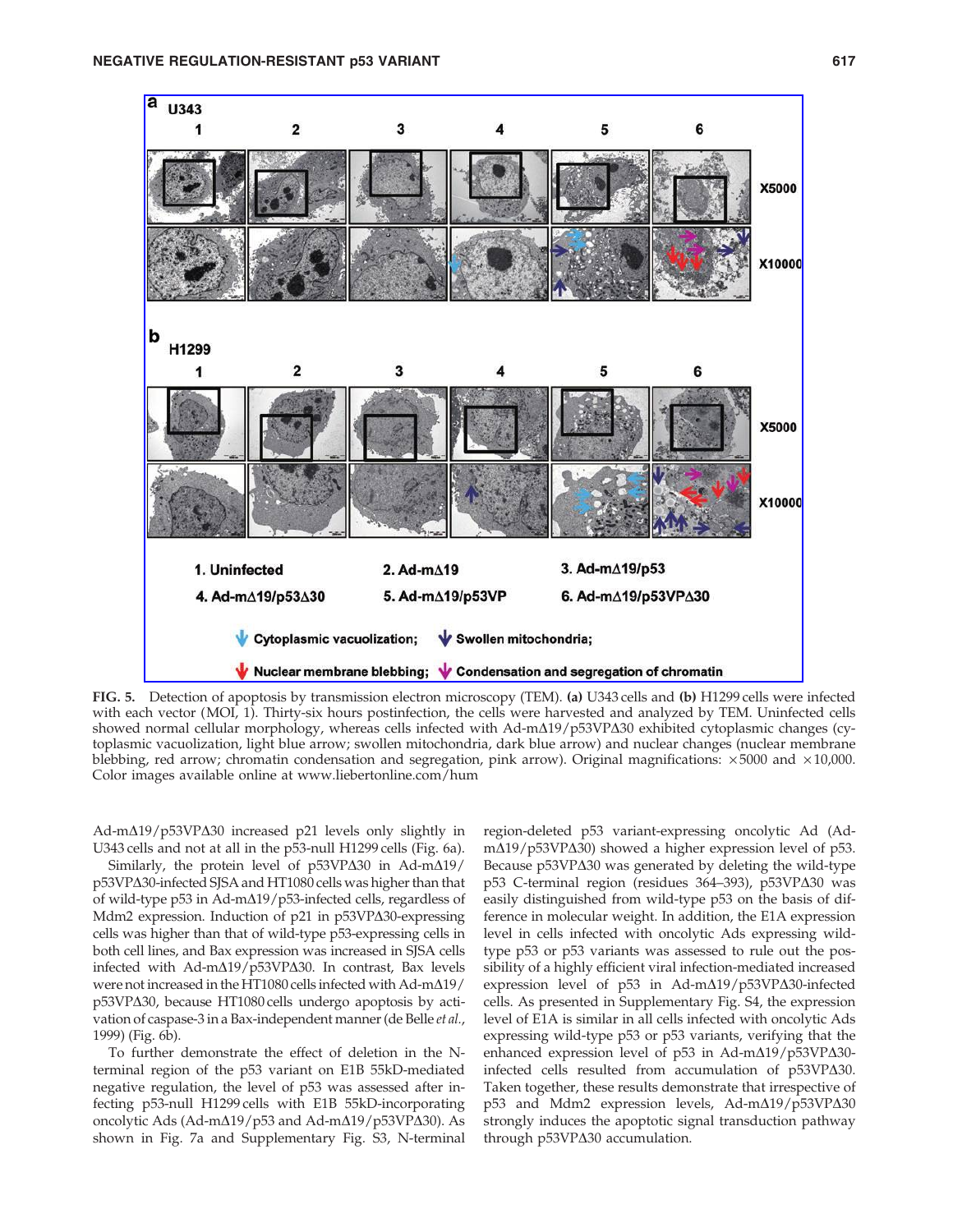



# Effect of Ad-m $\triangle$ 19/p53VP $\triangle$ 30 on E1B 55kDand Mdm2-mediated negative regulation

To examine the effect of deletion in the N-terminal domain of the p53 variant on E1B 55kD-mediated negative regulation, the p53 expression level was assessed after infecting u343 cells with E1B 55kD-incorporated oncolytic Ads (Ad-m $\Delta$ 19/p53 and Ad-m $\Delta$ 19/p53VP). As seen in Fig. 7a, the protein level of  $p53VP$  in Ad-m $\Delta$ 19/ $p53VP$ infected cells was much higher than that of wild-type  $p53$  in Ad-m $\Delta$ 19/p53-infected cells, suggesting that Nterminal modification can allow p53 to escape the negative regulation mediated by oncolytic Ad-incorporated E1B 55kD.

We also investigated whether p53VP $\Delta$ 30 expressed from Ad-m $\Delta$ 19/p53VP $\Delta$ 30 can be resistant to Mdm2-mediated degradation. As presented in Fig. 7b, the level of  $p53VP\Delta30$ immunoprecipitated by Mdm2 was lower than that of wildtype p53 immunoprecipitated by Mdm2, demonstrating that N- and C-terminal modification of p53 can prevent the interaction with Mdm2, thus endowing resistance to Mdm2 mediated degradation.

## Antitumor effects of Ads expressing  $p53VP\Delta30$ in U343 human brain cancer xenografts

We next evaluated the ability of Ad-m $\Delta$ 19/p53VP $\Delta$ 30 to suppress growth of human glioma xenografts established in nude mice. Tumors were generated by subcutaneous injection of U343 cells, which express wild-type p53 and high levels of Mdm2, into the mouse abdomen. When tumors reached 70–100 mm<sup>3</sup>, the mice underwent three intratumoral injections of Ad-m $\Delta$ 19/p53, Ad-m $\Delta$ 19/p53VP $\Delta$ 30, or PBS (negative control). PBS-treated tumors grew rapidly, reaching  $3704 \pm 534$  mm<sup>3</sup> by day 65 after the first injection, whereas  $\overrightarrow{AA}$ -m $\Delta$ 19/p53-treated tumors (2589±575 mm<sup>3</sup>) and Adm∆19/p53VP∆30-treated tumors (823±228 mm<sup>3</sup>) were approximately 30% and 78% smaller, respectively  $(p < 0.05$ compared with Ad-m $\Delta$ 19/p53) (Fig. 8a). Treatment with Adm $\Delta$ 19/p53VP $\Delta$ 30 also increased survival. By day 65, 100% of the mice treated with Ad-m $\Delta$ 19/p53VP $\Delta$ 30 were still alive, whereas 0% of the PBS-treated mice and 42.9% of the Adm $\Delta$ 19/p53-treated mice survived ( $p$ <0.05 compared with Ad-m $\Delta$ 19/p53) (Fig. 8b). Throughout the course of the study, no systemic toxicity (e.g., diarrhea, weight loss, and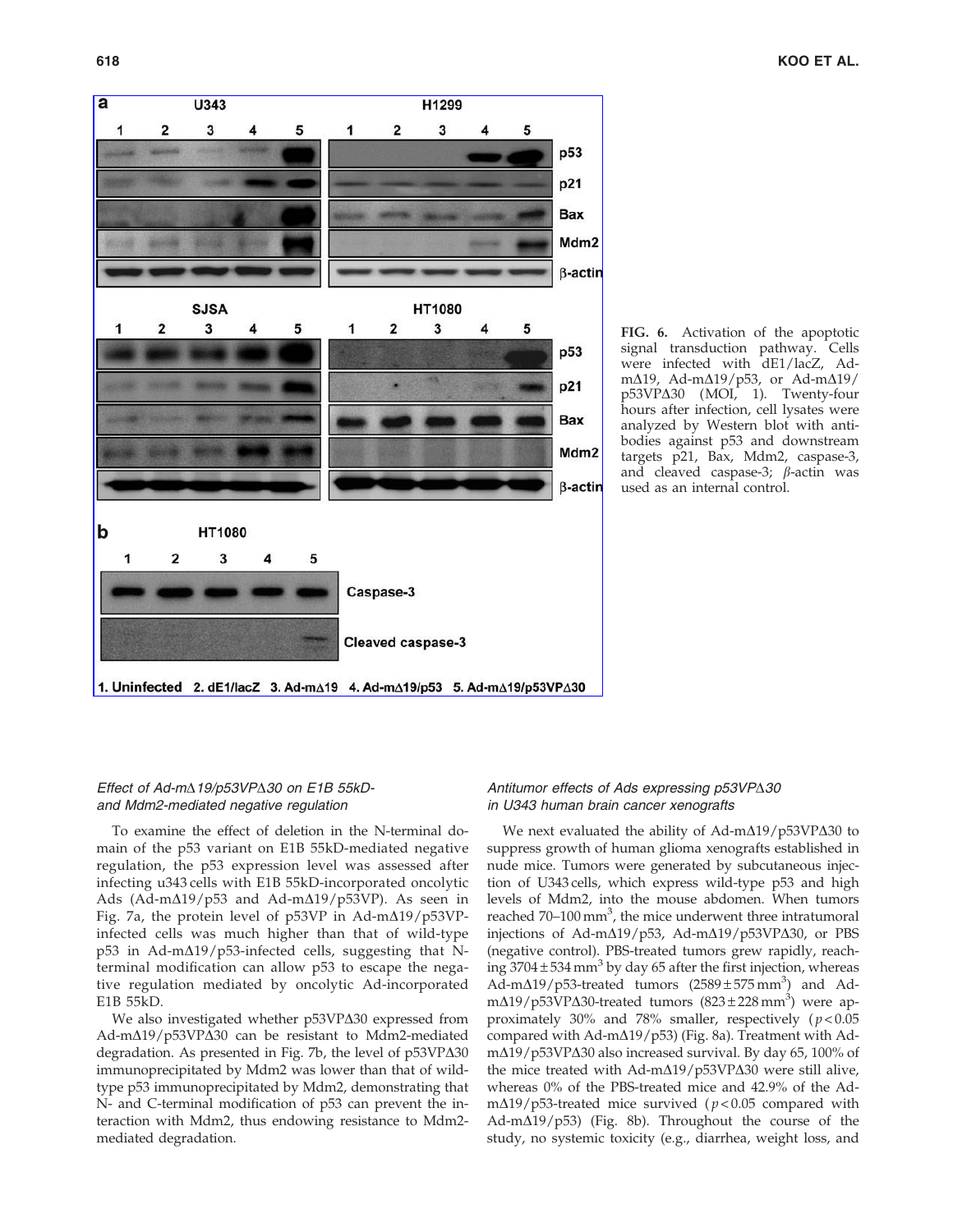

FIG. 7. Resistance of oncolytic Ad expressing p53VP $\Delta$ 30 to E1B 55kD- and Mdm2-mediated negative regulation. (a) U343 cells were infected with Ad-m $\Delta$ 19/p53 or Ad-m $\Delta$ 19/ p53VP (MOI, 1). Twenty-four hours postinfection, cell lysate was analyzed by Western blot with antibodies against p53;  $\beta$ actin was used as an internal control. (b) SJSA cells were infected with Ad-m $\Delta$ 19/p53 or Ad-m $\Delta$ 19/p53VP $\Delta$ 30 (MOI, 1). Twenty-four hours after infection, the cell lysate was first immunoprecipitated with anti-Mdm2 monoclonal antibody, and analyzed by Western blot with anti-p53 monoclonal antibody.

cachexia) was observed. These results demonstrate that Ad $m\Delta$ 19/p53VP $\Delta$ 30 increased survival and tumor suppression in vivo despite high levels of Mdm2.

#### **Discussion**

The ability of p53 to respond to stress signals is essential to prevent malignant progression and for responsiveness to cancer treatment (Vogelstein et al., 2000). Nearly half of all human tumors express wild-type p53 (Olivier et al., 2002), but these tumors possess alternative mechanisms for disabling p53 function. Overexpression of Mdm2, which degrades p53, is one such mechanism (Chene, 2003); thus, one of the main hurdles of p53-mediated cancer therapy may be to block the action of Mdm2. Indeed, Mdm2 overexpression has been demonstrated in the most human cancers (Momand et al., 1998; Freedman et al., 1999), and these cancers usually retain wild-type p53 (Oliner et al., 1992).

Previous studies have reported that modifying the Mdm2 binding site at the p53 N terminus confers resistance to Mdm2-mediated inactivation, thereby allowing the accumulation of p53 protein (Lin et al., 2000; Tang et al., 2004; Sauthoff et al., 2006). However, the p53 C terminus is also required for Mdm2-targeted degradation (Kubbutat et al., 1998), suggesting that modification of the p53 C terminus is necessary to completely suppress Mdm2-mediated degradation. Moreover, the C terminus of p53 also has a negative regulatory function by binding to the core domain of p53,

FIG. 8. Tumor growth suppression and survival benefit by  $\overrightarrow{Ad-m}\Delta19/$ p53VPΔ30 in U343 human cancer xenografts established in male athymic nude mice. Subcutaneous tumors derived from U343 cells were treated with Ad-mΔ19/p53 or Ad-mΔ19/p53VPΔ30  $(2\times10^{7}$  PFU); negative controls were treated with PBS. (a) Tumor volume was measured every 2 days after treatment. The arrow indicates when treatments were administered. Results are expressed as means ± SEM (each group,  $n=6$ ). (b) Survival curve. The percentage of surviving mice was determined by monitoring tumor growth-related events (tumor size  $>2000$  mm<sup>3</sup>) over a period of 65 days.  $\frac{*}{p}$  < 0.05.

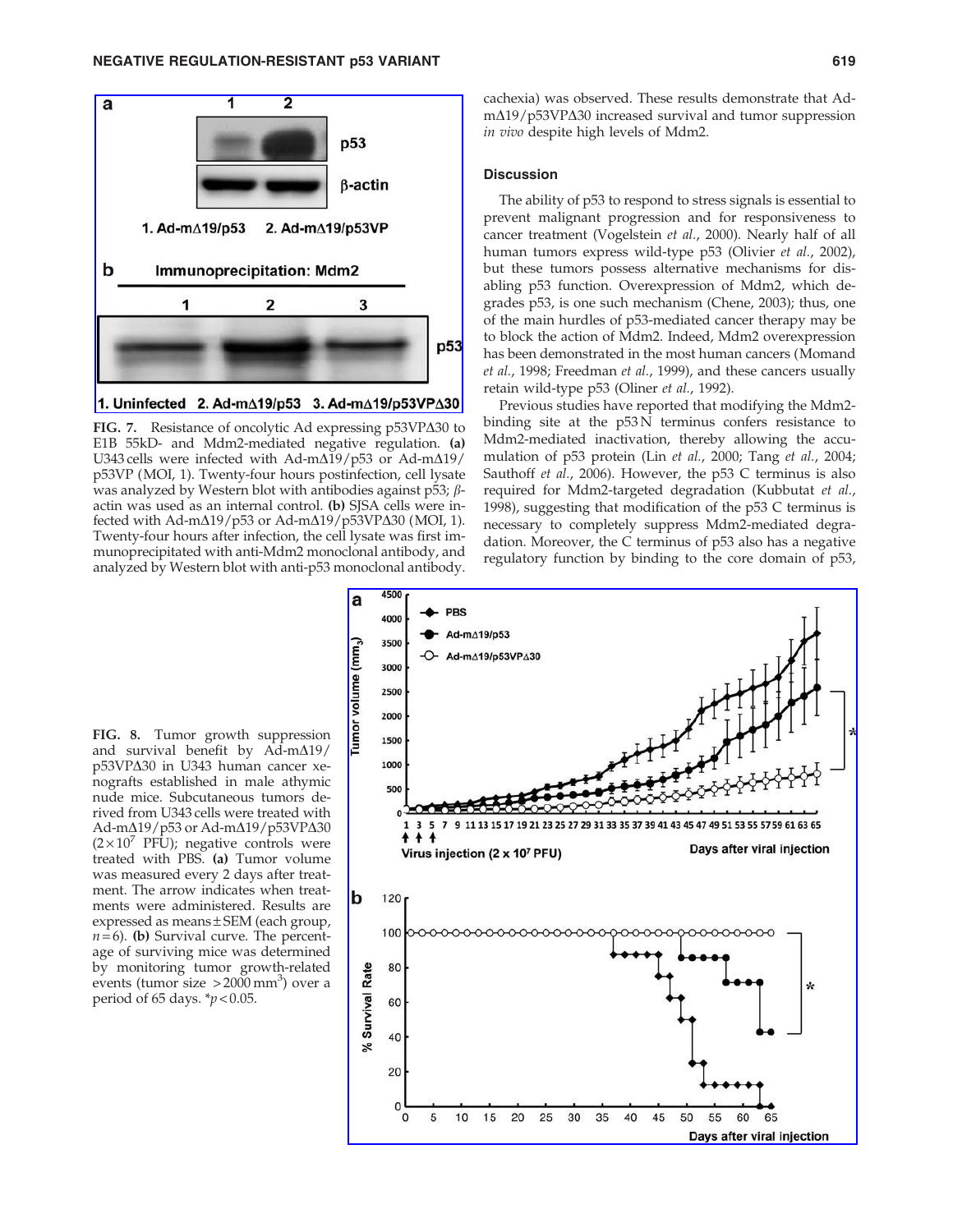thereby blocking DNA binding (McKinney and Prives, 2002; Selivanova and Wiman, 2007).

To improve the efficiency of p53-mediated gene therapy against cancer, we therefore explored the therapeutic value of an oncolytic Ad expressing a p53 variant modified at the N-terminal and C-terminal domains ( $p53VP\Delta30$ ). We first assessed the transcriptional activity of three p53 variants containing modifications to the N terminus (p53VP), C terminus (p53 $\Delta$ 30), or both (p53VP $\Delta$ 30), using a luciferase reporter, and observed that transcriptional activity of the three p53 variants was not lower than that of wild-type p53. This result differed from a previous report that modification of the N-terminal Mdm2-binding region slightly decreased p53 trans-activation activity (Lin et al., 1994; Sauthoff et al., 2006). Our finding indicates that replacing the deleted N-terminal region with the HSV VP16 activation domain prevents loss of function. The VP16 protein is a potent trans-activator of all five HSV-immediate early viral genes, which encode HSV regulatory proteins (Yang et al., 2003).

Moreover, we observed that the two C-terminal domaindeleted variants ( $p53\Delta30$  and  $p53VP\Delta30$ ) enhanced the transcriptional activity of p53 three- to four-fold compared with that of wild-type p53. The modification of the Mdm2 binding site at the C terminus of  $p53 (p53\Delta30)$  and  $p53VP\Delta30$ ) can inhibit Mdm2-mediated p53 inactivation, thus leading to the accumulation of p53 protein (Kubbutat et al., 1998). In addition, the alteration can also enhance transcriptional activity of p53 by escape from the negative regulatory function, that is, the C terminus of p53 binds to the core domain of p53, thereby blocking target DNA binding and its transcriptional activity (McKinney and Prives, 2002; Selivanova and Wiman, 2007). These underlying mechanisms might explain the observed improved transcriptional activity of the C-terminal domain-deleted p53 variants (p53 $\Delta$ 30 and  $p53VP\Delta30$ ) compared with wild-type p53.

For long-term and cancer cell-specific expression of therapeutic genes, we generated  $Ad-m\Delta19$  vectors expressing wild-type p53 and the p53 variants. Irrespective of endogenous p53 status, Ad-m $\Delta$ 19/p53VP $\Delta$ 30 showed stronger cytotoxicity in cancer cells than Ad-m $\Delta$ 19/p53, Ad-m $\Delta$ 19/  $p53\Delta30$ , or Ad-m $\Delta19/p53VP$  (Fig. 2). These results imply that modification of both the N-terminal and C-terminal domains ( $p53VP\Delta30$ ) leads to more effective cancer cell killing than modification of either the N terminus (p53VP) or C terminus ( $p53\Delta30$ ) (Fig. 2). Tumors disrupt the  $p53$ network of signaling pathways through a variety of mechanisms, thereby producing complex heterogeneous phenotypes (Fridman and Lowe, 2003), some of which alter the response to p53-mediated cancer therapy. Thus, it is important to note that oncolysis induced by Ad expressing a p53 variant modified at the N-terminal and C-terminal domains ( $p53VP\Delta30$ ) was not influenced by the endogenous  $p53$  status of cancer cell lines.

To further evaluate Ad-m $\Delta$ 19/p53VP $\Delta$ 30-mediated cytotoxicity in cancer cells, apoptosis assays were performed. We found that internucleosomal degradation of genomic DNA was most pronounced in cells infected with  $Ad-m\Delta19/$  $p53VP\Delta30$ , as assessed by TUNEL assay (Fig. 3a and b). This result was supported by PI staining of apoptotic cells (Fig. 4). Visualization of Ad-m $\Delta$ 19/p53VP $\Delta$ 30-infected cells by TEM confirmed nuclear changes (nuclear membrane blebbing and chromatin condensation and segregation) and cytoplasmic changes (cytoplasmic vacuolization and mitochondrial swelling) consistent with apoptosis (Fig. 5). Taken together, these findings indicate that  $Ad-m\Delta19/p53VP\Delta30$  exerts its cytotoxic effects by inducing apoptosis.

To characterize the signal transduction pathway induced by Ad-m $\Delta$ 19/p53VP $\Delta$ 30, the protein levels of p53 and downstream targets p21, Mdm2, and Bax were evaluated. Levels of p53 and Mdm2 were higher in cells infected with Ad-m $\Delta$ 19/p53VP $\Delta$ 30 than in cells infected with Ad-m $\Delta$ 19/ p53 (Fig. 6a). The transcription factor p53 induces expression of Mdm2, which results in functional inactivation of p53 via protein–protein interactions (Barak et al., 1993; Wu et al., 1993). Thus, increased protein levels of p53 in high Mdm2 expressing cells (U343, H1299, and SJSA) infected with Ad $m\Delta$ 19/p53VP $\Delta$ 30 could be explained by modification of the N-terminal and C-terminal Mdm-2 binding domains of p53, allowing resistance to the negative feedback loop. These results are further supported by the observation that N- and Cterminal modification of  $p53 (p53VP\Delta30)$  prevents the interaction with Mdm2 (Fig. 7b). Furthermore, the adenoviral E1B 55kD protein of Ad-m $\Delta$ 19 strongly suppresses p53 activity by binding the same N-terminal binding domain (Grand et al., 1996). Despite Ad E1A-induced p53 stabilization, p53 is rapidly degraded in oncolytic Ad-infected cells in the presence of E1B 55kD (Querido et al., 1997). Thus, resistance to E1B 55kD may contribute to the increased levels of p53VP $\Delta$ 30 in infected cells (Fig. 7a). Taken together, our results suggest that modification of p53 may prevent negative regulation by Mdm2 and E1B 55kD, thereby allowing accumulation of  $p53$  in Ad-m $\Delta$ 19/p53VP $\Delta$ 30-infected cells.

The proapoptotic activity of p53 is mediated by transcription of apoptosis-promoting genes (el-Deiry, 1998). Bax is a p53-regulated proapoptotic Bcl-2 family member (Miyashita and Reed, 1995) that contributes to p53-mediated tumor suppression in vivo (Yin et al., 1997). In the present study, we showed that Bax expression was higher in H1299, U343, and SJSA cancer cells infected with Ad-m $\Delta$ 19/  $p53VP\Delta30$  than in the same cells infected with Ad-m $\Delta19/$ p53 (Fig. 6a), demonstrating the strong activity of the accumulated  $p53VP\Delta30$ . The upregulation of Bax is associated with its translocation from the cytosol to the mitochondria, where it induces mitochondrial permeability transition (MPT), leading to cytochrome  $c$  release and eventually induction of apoptosis. Bax-driven MPT was supported by TEM images showing numerous swollen mitochondria in the p53VP $\Delta$ 30-overexpressing cells (Fig. 5). In HT1080 cells, Bax protein levels induced by wild-type  $p53$  and  $p53VP\Delta30$  were similar; however, Ad-m $\Delta$ 19/p53VP $\Delta$ 30 increased cleavage of caspase-3 (Fig. 6b), suggesting that in HT1080 cells, Ad $m\Delta$ 19/p53VP $\Delta$ 30 induces apoptosis by activating caspase-3 in a Bax-independent manner. This result is consistent with an earlier report that p53-mediated apoptosis in HT1080 cell lines is associated with caspase-3 activation without a concurrent increase in Bax expression (de Belle et al., 1999). Taken together, these results suggest that irrespective of endogenous  $p53$  and Mdm2 expression, Ad-m $\Delta$ 19/  $p53VP\Delta30$  strongly activated the apoptotic signal transduction pathway in cancer cells.

Excessive Mdm2 expression may result in exaggerated repression of p53, abrogating its protective effects. At least 5–10% of all human tumors exhibit Mdm2 overexpression due to gene amplification or transcriptional and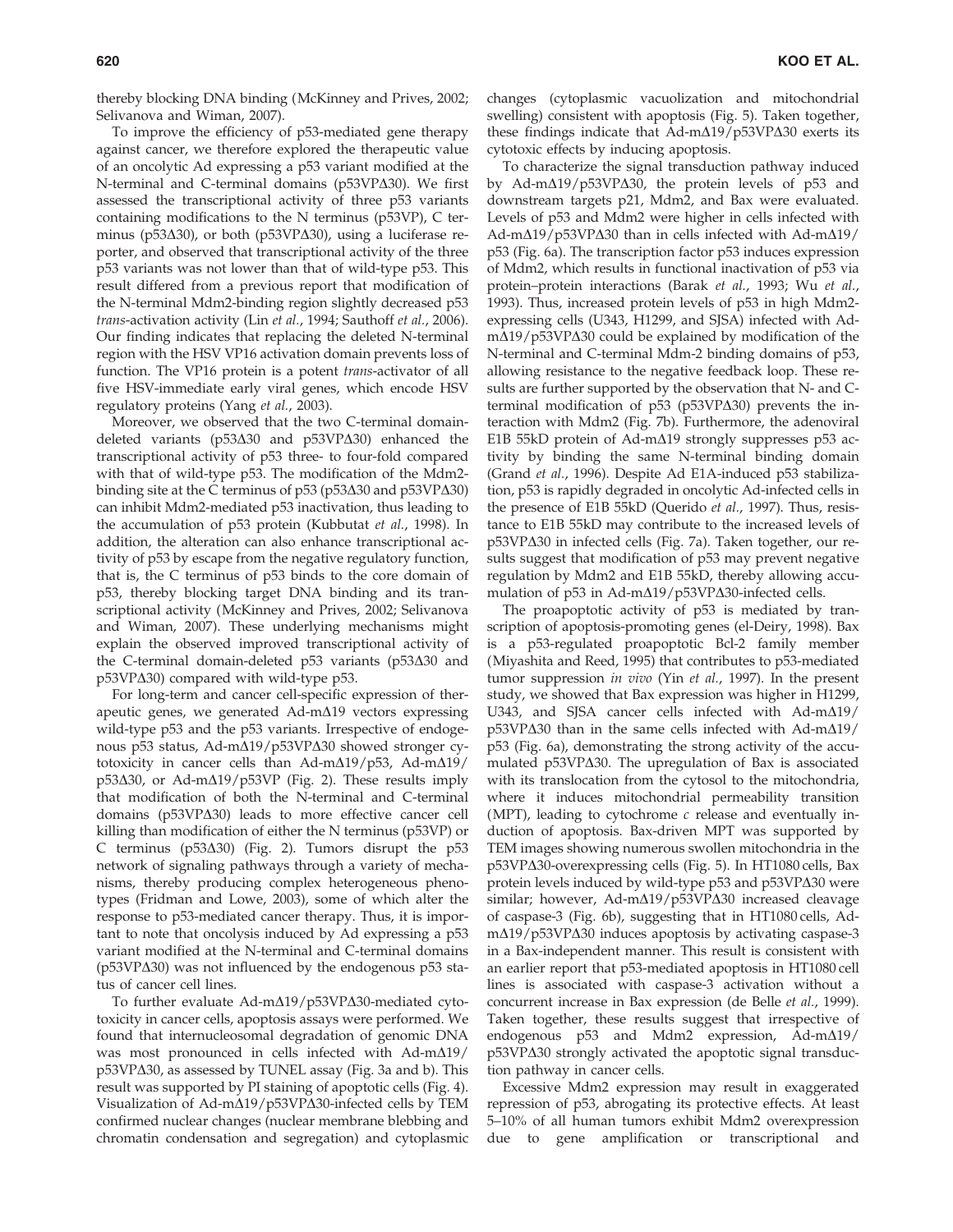#### NEGATIVE REGULATION-RESISTANT p53 VARIANT 621

posttranscriptional mechanisms (Michael and Oren, 2003). To closely mimic the environment of these tumors, we used a U343 human glioma xenograft model (wild-type p53 and a high level of Mdm2) to assess the potential therapeutic benefit of an oncolytic Ad expressing  $p53VP\Delta30$ . Our result showed that Ad-m $\Delta$ 19/p53VP $\Delta$ 30 more strongly suppressed tumor growth and increased survival rates compared with Ad-m $\Delta$ 19/p53 (Fig. 8), suggesting an enhanced antitumor action in vivo despite the high level of Mdm2. These in vivo data are in good agreement with in vitro data (Figs. 2 and 3b), demonstrating that oncolytic Ad expressing  $p53VP\Delta30$ elicits a more potent antitumor effect than wild-type p53 expressing oncolytic Ad.

To our knowledge, this is the first study reporting a p53 variant modified at the N-terminal and C-terminal domains that escapes negative regulation by endogenous Mdm2, the Ad protein E1B 55kD, and the p53 C terminus itself, without a decrease of trans-activation activity. We also show that, regardless of endogenous  $p53$  and Mdm2 levels, Ad-m $\Delta$ 19/  $p53VP\Delta30$  induces apoptosis in cancer cell lines through accumulation of  $p53VP\Delta30$ . Moreover, we demonstrated effective in vivo antitumor effects in Mdm2-overexpressing U343 tumors. Thus Ad-m $\Delta$ 19/p53VP $\Delta$ 30 shows potential as an improved p53-mediated gene therapy for cancers.

#### Acknowledgments

This work was supported by grants from the Ministry of Knowledge Economy (10030051, C.-O.Y.); the National Research Foundation of Korea (R15-2004-024-02001-0, 2010- 0029220, 2009K001644, C.-O.Y.); Korea Food and Drug Administration (KFDA-10172-332, C.-O.Y.); and a faculty research grant (6-2010-0052, C.-O.Y.) from the Yonsei University College of Medicine, Seoul, Korea. Taeyoung Koo, Minjung Kim, Jung-Sun Lee, and Eonju Oh are graduate students sponsored by the Brain Korea 21 Project for Medical Sciences, and Il-Kyu Choi is a graduate student sponsored by the National Research Foundation through the National Core Research Center for Nanomedical Technology, Yonsei University, Seoul, Korea.

## Author Disclosure Statement

The authors declare no conflict of interest.

#### **References**

- Barak, Y., Juven, T., Haffner, R., and Oren, M. (1993). mdm2 expression is induced by wild type p53 activity. EMBO J. 12, 461–468.
- Chene, P. (2003). Inhibiting the p53-MDM2 interaction: An important target for cancer therapy. Nat. Rev. Cancer 3, 102–109.
- Choi, K.J., Kim, J.H., Lee, Y.S., et al. (2006). Concurrent delivery of GM-CSF and B7-1 using an oncolytic adenovirus elicits potent antitumor effect. Gene Ther. 13, 1010–1020.
- de Belle, I., Huang, R.P., Fan, Y., et al. (1999). p53 and Egr-1 additively suppress transformed growth in HT1080 cells but Egr-1 counteracts p53-dependent apoptosis. Oncogene 18, 3633–3642.
- Donehower, L.A., and Bradley, A. (1993). The tumor suppressor p53. Biochim. Biophys. Acta 1155, 181–205.
- el-Deiry, W.S. (1998). Regulation of p53 downstream genes. Semin. Cancer Biol. 8, 345–357.
- Fakharzadeh, S.S., Rosenblum-Vos, L., Murphy, M., et al. (1993). Structure and organization of amplified DNA on double minutes containing the mdm2 oncogene. Genomics 15, 283–290.
- Freedman, D.A., Wu, L., and Levine, A.J. (1999). Functions of the MDM2 oncoprotein. Cell. Mol. Life Sci. 55, 96–107.
- Fridman, J.S., and Lowe, S.W. (2003). Control of apoptosis by p53. Oncogene 22, 9030–9040.
- Grand, R.J., Owen, D., Rookes, S.M., and Gallimore, P.H. (1996). Control of p53 expression by adenovirus 12 early region 1A and early region 1B 54K proteins. Virology 218, 23–34.
- Guse, K., and Hemminki, A. (2009). Cancer gene therapy with oncolytic adenoviruses. J. B.U.ON. 14(Suppl. 1), S7–S15.
- Huang, J.H., Zhang, S.N., Choi, K.J., et al. (2010). Therapeutic and tumor-specific immunity induced by combination of dendritic cells and oncolytic adenovirus expressing IL-12 and 4-1BBL. Mol. Ther. 18, 264–274.
- Kim, E., Kim, J.H., Shin, H.Y., et al. (2003). Ad-mTERT- $\Delta$ 19, a conditional replication-competent adenovirus driven by the human telomerase promoter, selectively replicates in and elicits cytopathic effect in a cancer cell-specific manner. Hum. Gene Ther. 14, 1415–1428.
- Kim, J., Cho, J.Y., Kim, J.H., et al. (2002). Evaluation of E1B geneattenuated replicating adenoviruses for cancer gene therapy. Cancer Gene Ther. 9, 725–736.
- Kim, J., Kim, J.H., Choi, K.J., et al. (2007). E1A- and E1B-double mutant replicating adenovirus elicits enhanced oncolytic and antitumor effects. Hum. Gene Ther. 18, 773–786.
- Kubbutat, M.H., Ludwig, R.L., Ashcroft, M., and Vousden, K.H. (1998). Regulation of Mdm2-directed degradation by the C terminus of p53. Mol. Cell. Biol. 18, 5690–5698.
- Kwon, O.J., Kim, P.H., Huyn, S., et al. (2010). A hypoxia- and afetoprotein-dependent oncolytic adenovirus exhibits specific killing of hepatocellular carcinomas. Clin. Cancer Res. 16, 6071–6082.
- Lee, Y.S., Kim, J.H., Choi, K.J., et al. (2006). Enhanced antitumor effect of oncolytic adenovirus expressing interleukin-12 and B7-1 in an immunocompetent murine model. Clin. Cancer Res. 12, 5859–5868.
- Lin, J., Chen, J., Elenbaas, B., and Levine, A.J. (1994). Several hydrophobic amino acids in the p53 amino-terminal domain are required for transcriptional activation, binding to mdm-2 and the adenovirus 5 E1B 55-kD protein. Genes Dev. 8, 1235–1246.
- Lin, J., Jin, X., Page, C., et al. (2000). A modified p53 overcomes mdm2-mediated oncogenic transformation: A potential cancer therapeutic agent. Cancer Res. 60, 5895–5901.
- McKinney, K., and Prives, C. (2002). Efficient specific DNA binding by p53 requires both its central and C-terminal domains as revealed by studies with high-mobility group 1 protein. Mol. Cell. Biol. 22, 6797–6808.
- Michael, D., and Oren, M. (2003). The p53-Mdm2 module and the ubiquitin system. Semin. Cancer Biol. 13, 49–58.
- Miyashita, T., and Reed, J.C. (1995). Tumor suppressor p53 is a direct transcriptional activator of the human bax gene. Cell 80, 293–299.
- Momand, J., Jung, D., Wilczynski, S., and Niland, J. (1998). The MDM2 gene amplification database. Nucleic Acids Res. 26, 3453–3459.
- Muller, H.K., Bucana, C.D., Kripke, M.L., et al. (1994). Ultraviolet irradiation of murine skin alters cluster formation between lymph node dendritic cells and specific T lymphocytes. Cell Immunol. 157, 263–276.
- Muller-Tiemann, B.F., Halazonetis, T.D., and Elting, J.J. (1998). Identification of an additional negative regulatory region for p53 sequence-specific DNA binding. Proc. Natl. Acad. Sci. U.S.A. 95, 6079–6084.